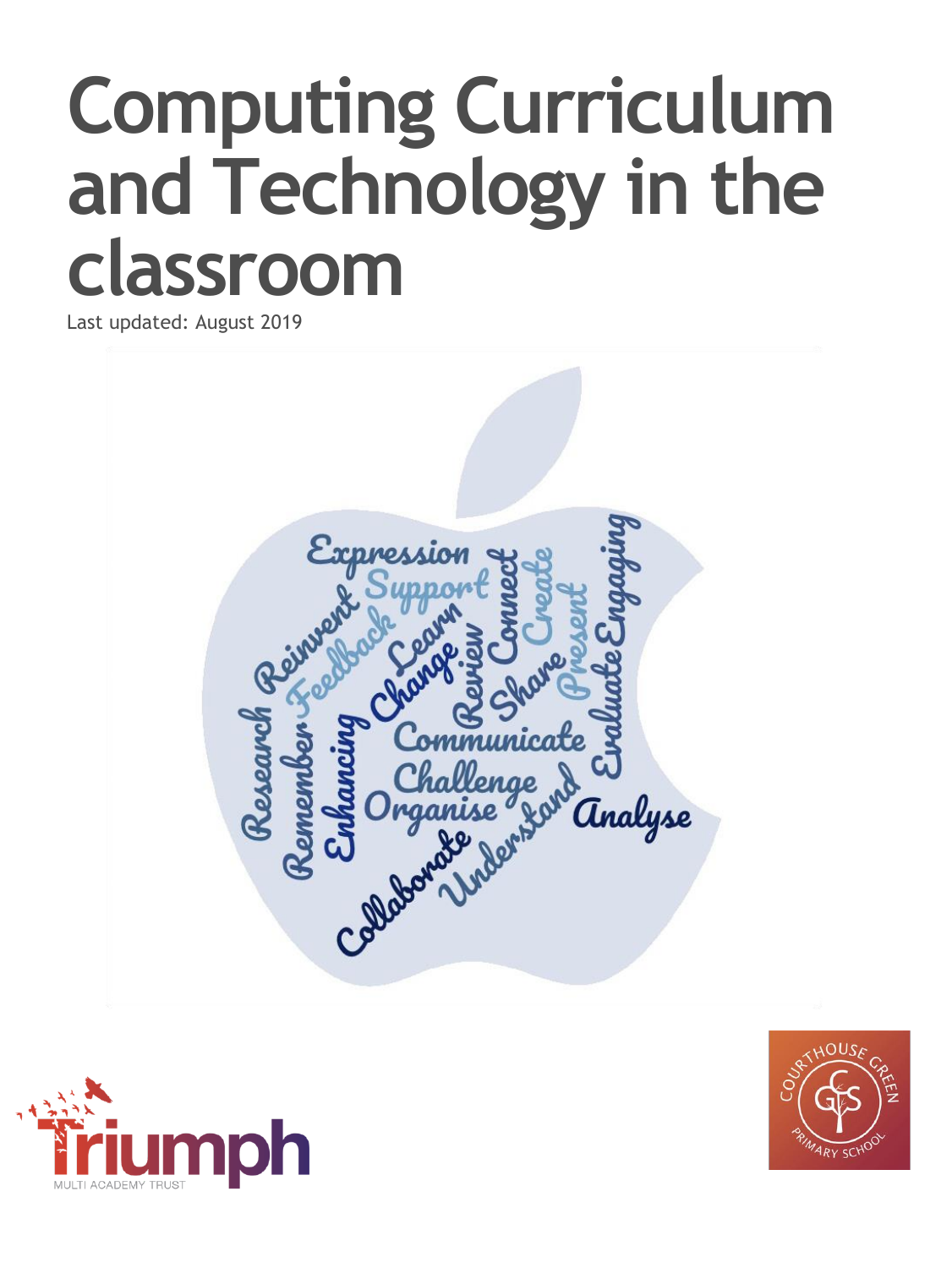

#### The Visions and Values of Courthouse Green Primary School

#### School Vision

Every child in our school will receive the very best of learning opportunities to enable them to achieve academic excellence and personal growth.

## Computing Curriculum Vision

To use technology to create an innovative learning environment which enhances all learning opportunities; enabling children to work collaboratively and independently; reflect and improve and present their learning with pride.

To develop children's use of mobile technology to prepare them for life beyond our school as ICT is an essential life learning skills. (Primary Curriculum)

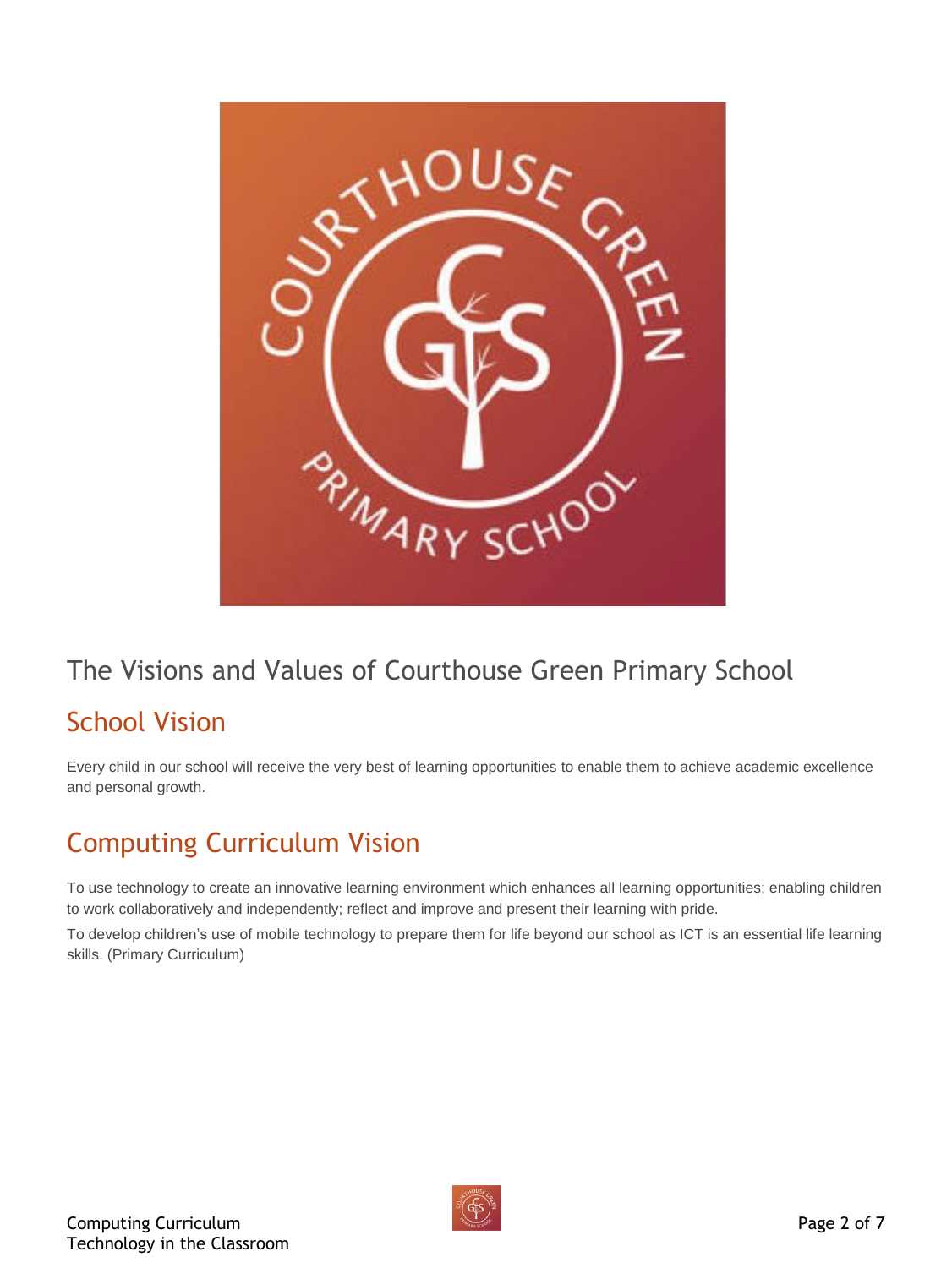# Skills

Children will develop skills in core apps on iPads from Year 1 to Year 6, equipping them with a variety of skills which will be essential in their lives outside of Courthouse Green Primary School. These skills are based upon Bloom's Taxonomy and how they can develop children to become confident, independent learners, removing any barriers to learning, particularly for disadvantaged pupils.

Children will be able to:

- access apps which will assist with recall of previous learning,
- use the internet to gather research and to gain understanding independently,
- analyse the effectiveness of a variety of apps for purpose, for their own performances and work and problem solve (see coding section in curriculum map),
- critique their learning, evaluating their work through the use of innovative teacher feedback which will become effectively personalised and specific,
	- create, publish and present their learning and share it with a wider audience

See Computing Curriculum map (Appendix 1) for curriculum coverage throughout the year groups, examples of how these apps can be used, linking to skills. Refer to table below for the core list of apps.

| A table to show which apps children will use across school. |                                              |                                             |                                              |                                                                                                                                                    |                                         |                                                                                          |  |
|-------------------------------------------------------------|----------------------------------------------|---------------------------------------------|----------------------------------------------|----------------------------------------------------------------------------------------------------------------------------------------------------|-----------------------------------------|------------------------------------------------------------------------------------------|--|
|                                                             | Year 1                                       | Year 2                                      | Year 3                                       | Year 4                                                                                                                                             | Year 5                                  | Year 6                                                                                   |  |
| Remember                                                    | Clips<br>Voice memo<br>Camera                | Clips<br>Voice memo<br>Camera               | Clips<br>Voice memo<br>Camera                | Clips<br>Voice memo<br>Camera                                                                                                                      | Clips<br>iMovie<br>Voice memo<br>Camera | Clips<br>iMovie<br>Voice memo<br>Camera                                                  |  |
| <b>Understand</b>                                           | Safari                                       | Safari                                      | Safari                                       | Safari                                                                                                                                             | Safari                                  | Safari                                                                                   |  |
| Analyse                                                     | Clips<br>iMovie<br>Tellegami?<br>Puppet pals | Clips<br>iMovie<br>Tellegami?<br>Puppet edu | Clips<br>iMovie<br>Tellegami?<br>Puppet edu  | Clips<br>Clips<br>iMovie<br>iMovie<br>Tellegami?<br>Tellegami?<br>Morfo?<br>Morfo?                                                                 |                                         | Clips<br>iMovie<br>Tellegami?<br>Morfo?                                                  |  |
| Evaluate                                                    | SeeSaw                                       | SeeSaw                                      | Showbie                                      | Showbie<br>Showbie                                                                                                                                 |                                         | Showbie                                                                                  |  |
| Clips<br>Create                                             |                                              | Clips<br>Morfo                              | Clips<br>Morfo<br>Pages<br>Keynote<br>Poplet | Clips<br>Clips<br>Morfo<br>Morfo<br>iMovie<br>iMovie<br>Pages<br>Pages<br><b>Numbers</b><br>Keynote<br>Poplet<br>Keynote<br>Popplet<br>Garage band |                                         | Clips<br>Morfo<br>iMovie<br>Pages<br><b>Numbers</b><br>Keynote<br>Popplet<br>Garage band |  |

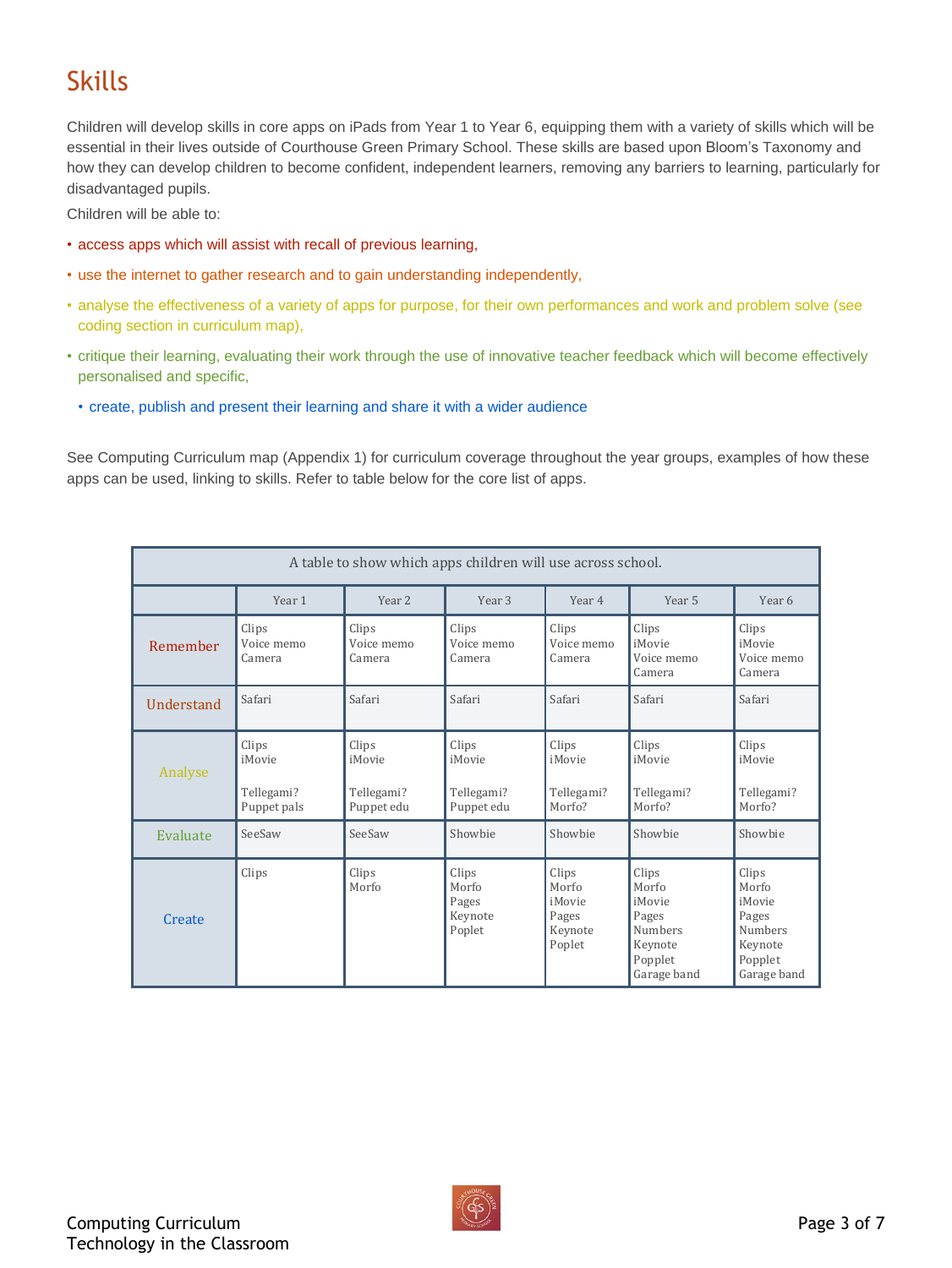## List of iPad apps for teachers

**OneDrive** Showbie (year 3 - 6) SeeSaw (rec - y2)

Voice memo

**Notability** 

Morfo

Popplet

Pic Collage

Padlet

Word

PowerPoint

Excel

**Clips** 

iMovie

Pages

Numbers

Keynote

Garage band

Swift Playground

Clicker

CiP

2 simple

# List of iPad apps for children

Showbie (year 3 - 6) SeeSaw (rec - y2)

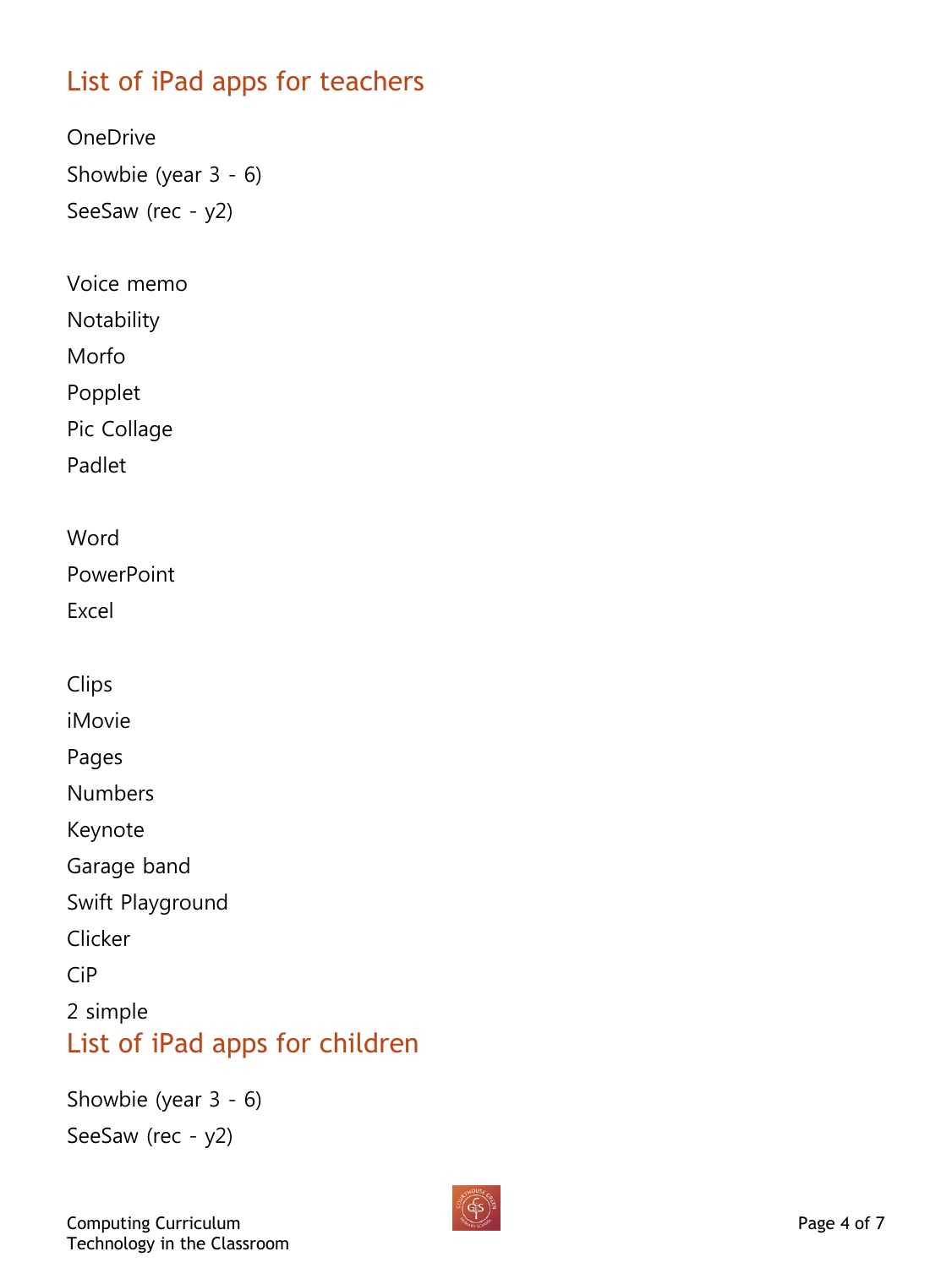Voice memo

Notability

Morfo

Popplet

Pic Collage

Padlet

Clips

iMovie

Pages

Numbers

Keynote

Garage band

Sphero

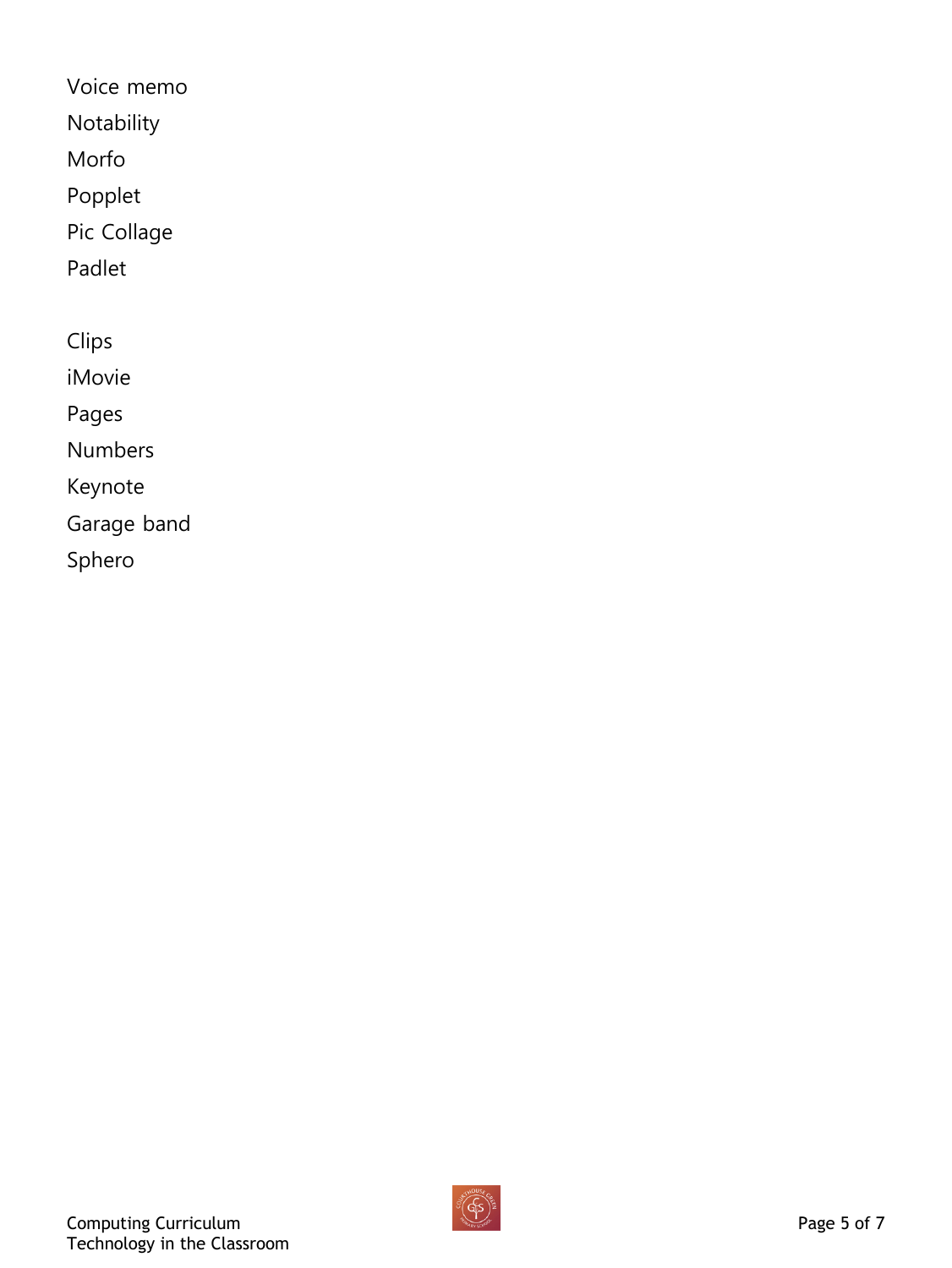## Appendix 1 - Computing Curriculum Map

**Computing Curriculum Map**

**App examples Prog of Study Exemplification**

**The main teaching tool for coding will be sphero. However, the following apps can be made available: Beebot, Daisy, Alex, Dino, Lightbox, cargobot, Hopscotch, Fix a factory, furnace, scratch, hakitzu, gamepress**

|                                                                                                                                                                                                  | <b>Y1</b>                                                                                                                                                                                                                                                                                                    | <b>Y2</b>                                                                                                                                                                                                                                                                                                                                                                                                                                                                                                                                                                                                                                                | Y3                                                                                                                                                                                                                      | <b>Y4</b>                                                                                                                                                                                                                                                                                                                                                                                          | <b>Y5</b>                                                                                                                                                                         | <b>Y6</b>                                                                                                                                                                                                                                                                                                                                                                                                                                                                                                         |
|--------------------------------------------------------------------------------------------------------------------------------------------------------------------------------------------------|--------------------------------------------------------------------------------------------------------------------------------------------------------------------------------------------------------------------------------------------------------------------------------------------------------------|----------------------------------------------------------------------------------------------------------------------------------------------------------------------------------------------------------------------------------------------------------------------------------------------------------------------------------------------------------------------------------------------------------------------------------------------------------------------------------------------------------------------------------------------------------------------------------------------------------------------------------------------------------|-------------------------------------------------------------------------------------------------------------------------------------------------------------------------------------------------------------------------|----------------------------------------------------------------------------------------------------------------------------------------------------------------------------------------------------------------------------------------------------------------------------------------------------------------------------------------------------------------------------------------------------|-----------------------------------------------------------------------------------------------------------------------------------------------------------------------------------|-------------------------------------------------------------------------------------------------------------------------------------------------------------------------------------------------------------------------------------------------------------------------------------------------------------------------------------------------------------------------------------------------------------------------------------------------------------------------------------------------------------------|
| Computer<br><b>Science and</b><br><b>Resources</b><br>Children will<br>be able to<br>use simple<br>code to<br>program.<br>Children will<br>create<br>different<br>programs<br>and debug<br>them. | Skill: Understand and<br>write simple algorithms.<br>For example, use<br>directional buttons to<br>control character in<br>terms of distance<br>traveled and direction<br>(including turns)<br>Skill: Test algorithms in a<br>variety of ways.<br>For example, talk about<br>whether the algorithms<br>work. | Skill: Begin to use<br>algorithms to program.<br>For example, use<br>directional buttons to<br>control character in<br>terms of distance<br>traveled and direction<br>(including turns)<br>For example write an<br>algorithm for a specific<br>purpose or task.<br>Skill: Use logical<br>reasoning to debug<br>programs.<br>For example to be able to<br>explain why their code<br>didn't work and what<br>they would need to<br>change to make it work.<br><b>Skill: Make predictions</b><br>about the behavior of<br>programs.<br>For example task would<br>involve suggesting what<br>would happen if certain<br>buttons were pressed in<br>sequence. | Skill: Use debugging to<br>refine and edit<br>algorithms<br>For example use of good<br>mistakes as a teaching<br>point which includes a<br>screenshot of<br>instructions. Children<br>could discuss steps to<br>change. | Skill: Design and create<br>programs that include<br>repetition<br>For example use<br>Cargobot to repeat<br>actions in lines of<br>programming.<br>Skill: Use a physical<br>action as part of an<br>algorithm to change on-<br>screen actions.<br>For example use<br>Hopscotch to create a<br>game where you control<br>the movement <i>i.e.</i> shake<br>the ipad or in scratch you<br>can shout. | Skill: Debug programs<br>that accomplish specific<br>goals<br>For example create own<br>virtual environment<br>through which they<br>experiment writing<br>successful algorithms. | Explain how some simple<br>algorithms work and be<br>able to correct errors.<br>Solve problems by<br>decomposing them into<br>smaller parts<br>For example create<br><b>Sydney Opera house</b><br>Skill: Work with variables<br>For example to be able<br>recognise how<br>algorithms interacting<br>can alter the outcome.<br>e.g. In hopscotch if you<br>collide with a specified<br>object something will<br>happen e.g grow in size<br>orHopscotch - the speed<br>which travel, rate at<br>which things fall) |